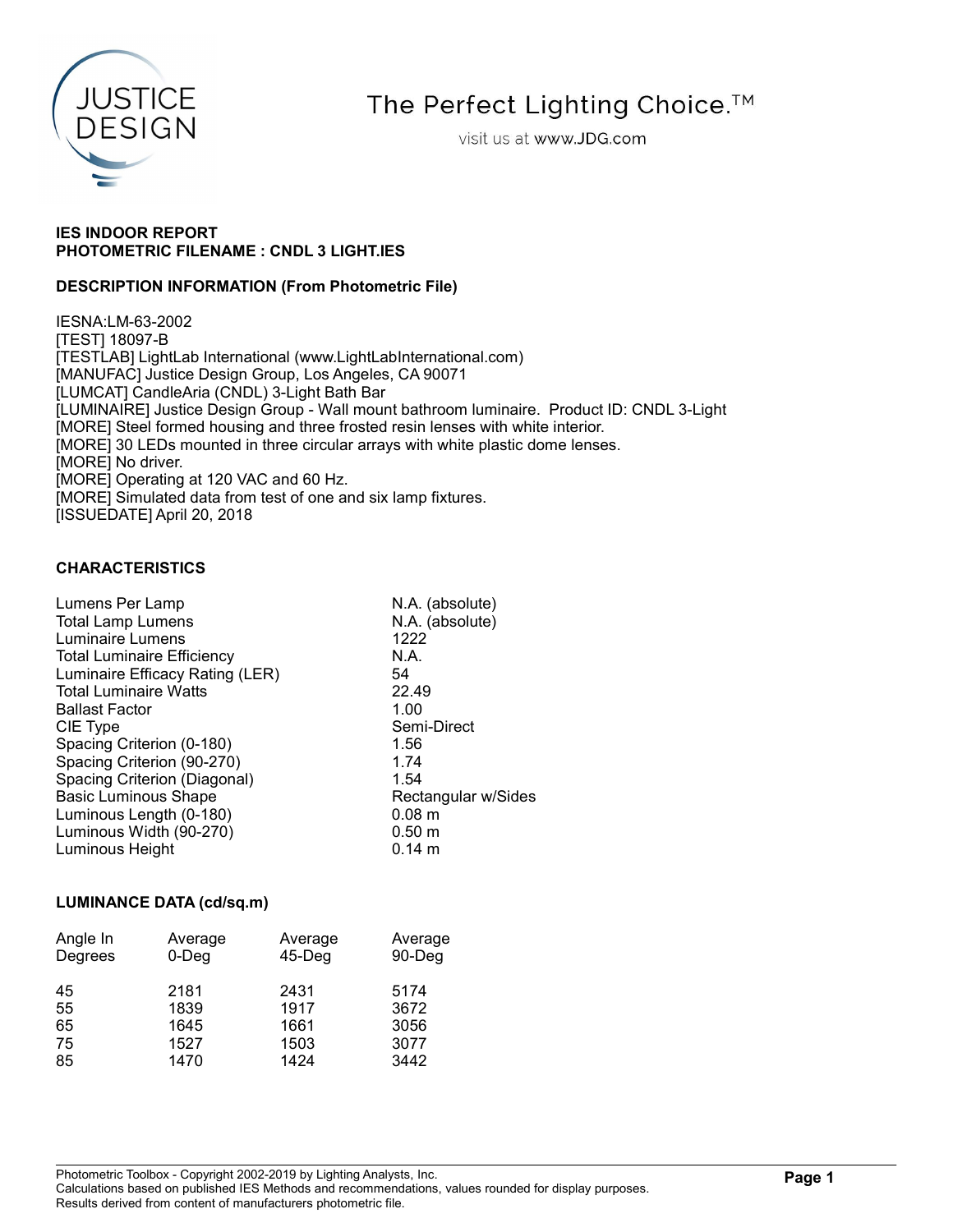#### CANDELA TABULATION

|              | 0.0                | 22.5               | 45.0               | 67.5<br>191.566    | 90.0               | 112.5              | 135.0              | 157.5<br>191.566   | 180.0<br>191.566   |
|--------------|--------------------|--------------------|--------------------|--------------------|--------------------|--------------------|--------------------|--------------------|--------------------|
| 0.0          | 191.566            | 191.566<br>190.263 | 191.566            |                    | 191.566<br>191.699 | 191.566            | 191.566            |                    |                    |
| 0.5          | 189.711<br>190.197 | 190.837            | 190.992<br>191.147 | 191.080<br>191.279 | 191.941            | 192.471<br>193.178 | 193.068<br>194.127 | 193.112<br>194.503 | 193.134<br>194.790 |
| 1.0          | 191.721            | 192.096            | 192.096            | 191.765            | 192.582            | 194.194            | 195.585            | 196.468            | 196.821            |
| 1.5          | 193.421            | 193.575            | 193.465            | 192.516            | 193.332            | 195.298            | 197.285            | 198.654            | 199.095            |
| 2.0<br>2.5   | 195.496            | 195.629            | 195.055            | 193.642            | 194.282            | 196.622            | 199.206            | 201.060            | 201.568            |
| 3.0          | 197.969            | 197.550            | 196.821            | 194.966            | 195.253            | 197.991            | 201.370            | 203.445            | 204.130            |
| 3.5          | 200.464            | 199.868            | 198.786            | 196.313            | 196.380            | 199.404            | 203.379            | 205.940            | 207.022            |
| 4.0          | 203.048            | 202.429            | 200.619            | 197.815            | 197.506            | 201.060            | 205.609            | 208.479            | 209.539            |
| 4.5          | 205.653            | 204.748            | 202.739            | 199.228            | 198.720            | 202.716            | 207.773            | 211.129            | 212.365            |
| 5.0          | 208.104            | 207.397            | 204.792            | 200.751            | 199.868            | 204.350            | 209.804            | 213.558            | 215.037            |
| 5.5          | 210.577            | 209.716            | 206.845            | 202.452            | 201.127            | 205.984            | 212.034            | 216.252            | 217.687            |
| 6.0          | 213.425            | 212.277            | 208.943            | 204.085            | 202.385            | 207.751            | 214.375            | 218.923            | 220.778            |
| 6.5          | 215.987            | 214.750            | 211.195            | 205.675            | 203.556            | 209.429            | 216.561            | 221.507            | 223.229            |
| 7.0          | 218.548            | 217.135            | 213.315            | 207.375            | 204.902            | 211.129            | 218.901            | 224.200            | 226.055            |
| 7.5          | 221.087            | 219.806            | 215.479            | 209.053            | 206.227            | 212.895            | 221.242            | 226.828            | 228.793            |
| 8.0          | 223.494            | 222.257            | 217.709            | 210.665            | 207.552            | 214.640            | 223.450            | 229.389            | 231.420            |
| 8.5          | 225.967            | 224.796            | 219.851            | 212.365            | 208.766            | 216.406            | 225.768            | 231.950            | 234.048            |
| 9.0          | 228.749            | 227.159            | 222.036            | 214.066            | 210.180            | 218.150            | 228.153            | 234.423            | 236.676            |
| 9.5          | 231.354            | 229.610            | 224.267            | 215.722            | 211.615            | 219.939            | 230.206            | 236.830            | 239.303            |
| 10.0         | 233.849            | 232.171            | 226.386            | 217.444            | 212.851            | 221.595            | 232.414            | 239.502            | 241.886            |
| 10.5         | 236.322            | 234.865            | 228.616            | 219.232            | 214.176            | 223.383            | 234.710            | 241.953            | 244.492            |
| 11.0         | 239.148            | 237.183            | 230.758            | 220.932            | 215.501            | 225.150            | 236.830            | 244.404            | 247.075            |
| 11.5         | 241.798            | 239.656            | 232.856            | 222.787            | 216.848            | 226.916            | 239.060            | 246.766            | 249.482            |
| 12.0         | 244.249            | 242.196            | 235.086            | 224.487            | 218.195            | 228.683            | 241.224            | 249.305            | 251.977            |
| 12.5         | 246.258            | 244.470            | 237.404            | 226.143            | 219.497            | 230.515            | 243.344            | 251.513            | 254.428            |
| 13.0         | 247.671            | 246.700            | 239.458            | 227.866            | 220.756            | 232.215            | 245.485            | 253.942            | 256.614            |
| 13.5         | 248.555            | 248.466            | 241.732            | 229.544            | 222.125            | 234.004            | 247.561            | 256.172            | 258.446            |
| 14.0         | 248.842            | 249.592            | 243.763            | 231.089            | 223.450            | 235.660            | 249.592            | 258.204            | 259.661            |
| 14.5         | 249.526            | 250.520            | 245.905            | 232.834            | 224.620            | 237.360            | 251.602            | 259.860            | 260.323            |
| 15.0         | 250.034            | 251.116            | 247.914            | 234.512            | 226.077            | 239.038            | 253.721            | 261.052            | 260.610            |
| 15.5         | 250.542            | 251.580            | 249.835            | 236.212            | 227.402            | 240.628            | 255.642            | 261.516            | 260.522            |
| 16.0         | 250.718<br>250.939 | 252.176<br>252.242 | 251.469<br>252.948 | 237.890<br>239.458 | 228.528<br>229.742 | 242.328<br>243.962 | 257.563<br>259.528 | 261.803<br>261.758 | 260.389<br>260.080 |
| 16.5<br>17.0 | 250.961            | 252.396            | 254.229            | 241.047            | 231.178            | 245.485            | 261.273            | 261.538            | 259.617            |
| 17.5         | 251.248            | 252.728            | 255.245            | 242.703            | 232.326            | 247.009            | 262.774            | 261.295            | 259.440            |
| 18.0         | 251.094            | 252.684            | 255.885            | 244.227            | 233.540            | 248.643            | 264.121            | 260.875            | 258.844            |
| 18.5         | 251.248            | 252.661            | 256.437            | 245.772            | 234.821            | 250.122            | 264.960            | 260.478            | 258.248            |
| 19.0         | 251.204            | 252.772            | 256.680            |                    | 247.318 236.057    | 251.690            | 265.424            | 260.036            | 257.674            |
| 19.5         | 250.873            | 252.441            | 256.857            | 248.886            | 237.294            | 253.125            | 265.600            | 259.550            | 257.011            |
| 20.0         | 250.453            | 252.352            | 256.923            | 250.277            | 238.464            | 254.693            | 265.512            | 258.888            | 256.481            |
| 20.5         | 250.100            | 252.154            | 256.901            | 251.822            | 239.767            | 256.106            | 265.269            | 258.314            | 255.708            |
| 21.0         | 249.283            | 251.602            | 256.812            | 253.213            | 240.959            | 257.585            | 264.916            | 257.652            | 254.980            |
| 21.5         | 248.842            | 251.050            | 256.636            | 254.671            | 242.196            | 259.043            | 264.452            | 256.835            | 254.251            |
| 22.0         | 248.400            | 250.630            | 256.349            | 255.996            | 243.432            | 260.367            | 263.966            | 256.084            | 253.302            |
| 22.5         | 247.671            | 249.901            | 256.062            | 257.254            | 244.691            | 261.780            | 263.481            | 255.156            | 252.176            |
| 23.0         | 246.965            | 249.040            | 255.753            | 258.358            | 245.861            | 263.017            | 262.796            | 254.185            | 251.248            |
| 23.5         | 245.949            | 248.025            | 255.134            | 259.131            | 246.899            | 264.320            | 262.023            | 253.258            | 249.990            |
| 24.0         | 244.978            | 246.965            | 254.582            | 259.793            | 248.135            | 265.534            | 261.273            | 251.999            | 248.709            |
| 24.5         | 244.139            | 246.104            | 253.942            | 260.367            | 249.217            | 266.726            | 260.434            | 250.608            | 247.561            |
| 25.0         | 243.123            | 244.933            | 253.059            | 260.831            | 250.321            | 267.764            | 259.484            | 249.438            | 246.258            |
| 25.5         | 241.997            | 243.829            | 252.220            | 261.184            | 251.425            | 268.559            | 258.579            | 248.025            | 244.779            |
| 26.0         | 240.760            | 242.571            | 251.182            | 261.273            | 252.374            | 269.266            | 257.387            | 246.501            | 243.366            |
| 26.5         | 239.590            | 241.268            | 250.100            | 261.538            | 253.390            | 269.707            | 256.305            | 245.044            | 241.688            |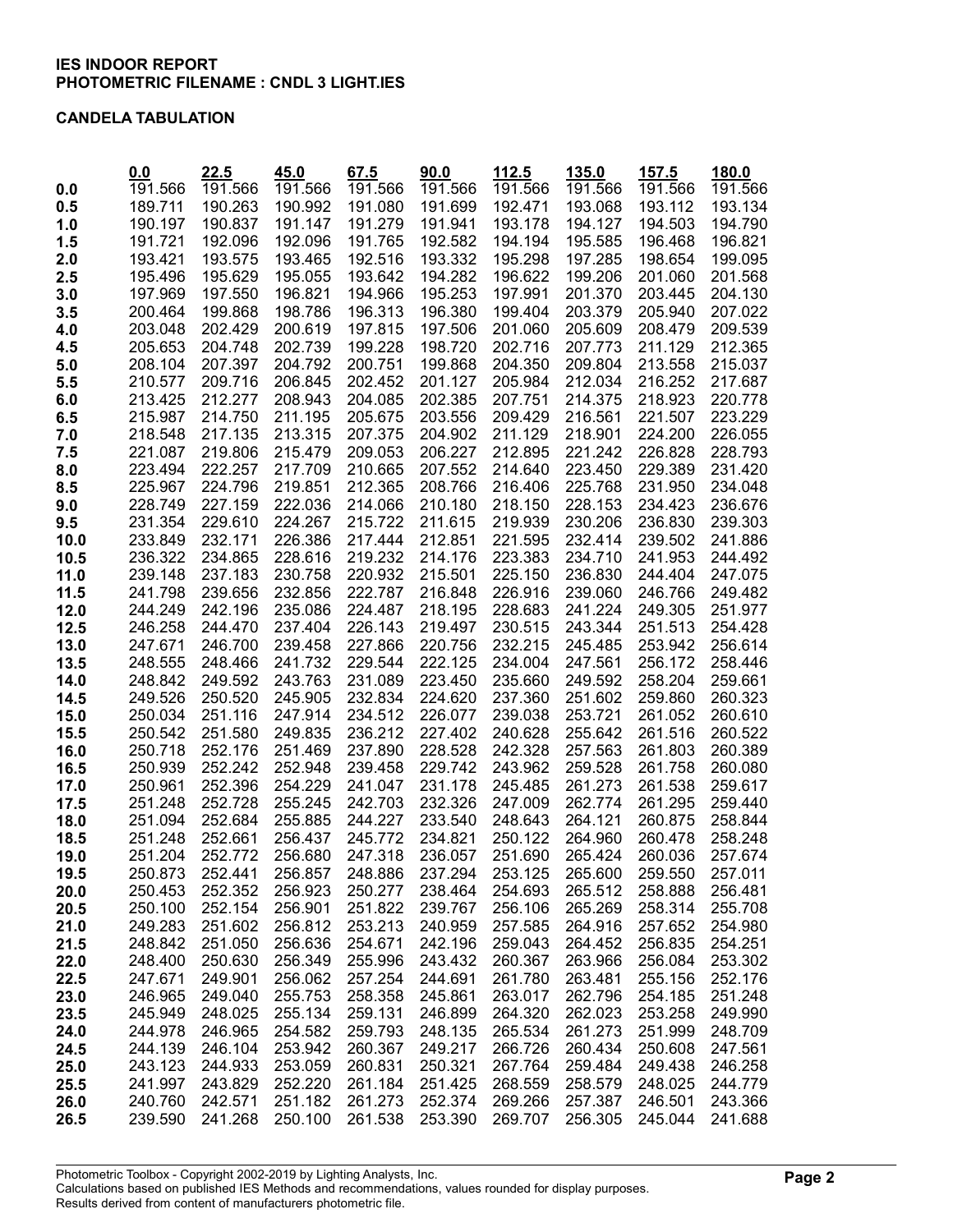| 27.0 | 237.978 | 239.833 | 248.886 | 261.449 | 254.317 | 269.906 | 255.090 | 243.344 | 240.098 |
|------|---------|---------|---------|---------|---------|---------|---------|---------|---------|
| 27.5 | 236.874 | 238.619 | 247.627 | 261.273 | 255.223 | 269.950 | 253.655 | 241.776 | 238.464 |
| 28.0 | 235.240 | 237.139 | 246.148 | 260.853 | 256.062 | 269.773 | 252.220 | 240.032 | 236.698 |
| 28.5 | 233.673 | 235.417 | 244.646 | 260.389 | 257.011 | 269.244 | 250.652 | 238.243 | 234.799 |
|      | 232.171 |         | 243.167 | 259.550 | 257.939 |         | 248.952 | 236.322 | 232.900 |
| 29.0 |         | 233.783 |         |         |         | 268.559 |         |         |         |
| 29.5 | 230.515 | 232.237 | 241.489 | 258.689 | 258.778 | 267.632 | 247.230 | 234.401 | 230.957 |
| 30.0 | 228.859 | 230.537 | 239.700 | 257.629 | 259.462 | 266.461 | 245.375 | 232.436 | 228.815 |
| 30.5 | 226.784 | 228.771 | 237.868 | 256.327 | 260.345 | 265.203 | 243.300 | 230.316 | 226.585 |
| 31.0 | 225.150 | 227.137 | 235.947 | 255.179 | 261.030 | 263.790 | 241.290 | 228.153 | 224.487 |
| 31.5 | 223.383 | 225.260 | 234.092 | 253.810 | 261.803 | 262.244 | 239.171 | 226.033 | 222.125 |
| 32.0 | 221.286 | 223.295 | 232.237 | 252.220 | 262.553 | 260.456 | 237.007 | 223.803 | 219.917 |
| 32.5 | 219.387 | 221.440 | 230.052 | 250.674 | 262.995 | 258.491 | 234.732 | 221.418 | 217.311 |
| 33.0 | 217.333 | 219.365 | 228.020 | 248.842 | 263.547 | 256.349 | 232.524 | 218.989 | 214.905 |
|      |         |         |         |         |         |         |         |         |         |
| 33.5 | 214.971 | 217.466 | 225.967 | 246.899 | 263.966 | 254.251 | 230.228 | 216.494 | 212.034 |
| 34.0 | 213.050 | 215.280 | 223.692 | 245.066 | 263.834 | 251.734 | 227.755 | 214.088 | 209.605 |
| 34.5 | 210.996 | 213.160 | 221.573 | 242.792 | 263.503 | 249.327 | 225.348 | 211.526 | 206.934 |
| 35.0 | 208.568 | 210.930 | 219.276 | 240.517 | 262.399 | 246.810 | 222.721 | 208.921 | 204.085 |
| 35.5 | 206.404 | 208.877 | 217.068 | 238.177 | 260.897 | 244.205 | 220.248 | 206.293 | 201.281 |
| 36.0 | 204.108 | 206.470 | 214.684 | 235.726 | 258.954 | 241.445 | 217.665 | 203.445 | 198.610 |
| 36.5 | 201.679 | 204.218 | 212.454 | 233.076 | 256.658 | 238.817 | 215.037 | 200.840 | 195.673 |
| 37.0 | 199.537 | 201.966 | 210.069 | 230.361 | 253.765 | 235.859 | 212.343 | 198.102 | 192.869 |
| 37.5 | 197.241 | 199.603 | 207.552 | 227.601 | 250.144 | 232.966 | 209.605 | 195.187 | 189.888 |
|      |         |         |         |         |         |         |         |         |         |
| 38.0 | 194.812 | 197.174 | 205.256 | 224.841 | 246.148 | 230.052 | 206.912 | 192.317 | 186.951 |
| 38.5 | 192.471 | 194.768 | 202.739 | 221.882 | 241.997 | 226.982 | 203.975 | 189.292 | 184.103 |
| 39.0 | 190.109 | 192.471 | 200.332 | 218.945 | 237.713 | 224.046 | 201.193 | 186.421 | 181.211 |
| 39.5 | 187.857 | 189.998 | 197.837 | 215.898 | 233.430 | 220.955 | 198.300 | 183.396 | 178.164 |
| 40.0 | 185.914 | 187.636 | 195.276 | 212.873 | 229.124 | 217.908 | 195.452 | 180.438 | 175.315 |
| 40.5 | 183.661 | 185.229 | 192.714 | 209.892 | 225.039 | 214.772 | 192.427 | 177.457 | 172.356 |
| 41.0 | 181.387 | 182.911 | 190.219 | 206.757 | 220.955 | 211.703 | 189.491 | 174.476 | 169.508 |
| 41.5 | 179.687 | 180.636 | 187.548 | 203.843 | 217.002 | 208.568 | 186.444 | 171.451 | 166.770 |
| 42.0 | 177.832 | 178.362 | 184.942 | 200.773 | 213.337 | 205.432 | 183.441 | 168.492 | 164.010 |
|      |         |         |         |         |         |         |         |         |         |
| 42.5 | 176.287 | 176.110 | 182.270 | 197.682 | 209.561 | 202.231 | 180.305 | 165.578 | 161.361 |
| 43.0 | 174.962 | 174.012 | 179.665 | 194.635 | 206.006 | 199.095 | 177.170 | 162.730 | 158.601 |
| 43.5 | 173.814 | 172.202 | 176.971 | 191.434 | 202.672 | 195.805 | 174.101 | 159.992 | 156.304 |
| 44.0 | 172.864 | 170.369 | 174.366 | 188.298 | 199.338 | 192.493 | 170.833 | 157.099 | 154.074 |
| 44.5 | 171.451 | 168.956 | 171.738 | 185.340 | 196.115 | 189.248 | 167.676 | 154.560 | 151.977 |
| 45.0 | 170.281 | 167.587 | 169.044 | 182.005 | 192.891 | 185.803 | 164.474 | 152.109 | 150.276 |
| 45.5 | 169.177 | 166.284 | 166.572 | 178.936 | 189.888 | 182.535 | 161.449 | 149.879 | 148.598 |
| 46.0 | 167.963 | 165.203 | 163.988 | 175.801 | 186.708 | 179.047 | 158.314 | 147.804 | 147.009 |
| 46.5 | 166.682 | 163.966 | 161.471 | 172.666 | 183.728 | 175.558 | 155.200 | 145.993 | 145.331 |
| 47.0 | 165.379 | 162.663 | 159.131 | 169.354 | 180.526 | 172.092 | 151.977 | 144.315 | 143.630 |
|      |         |         |         |         |         |         |         |         |         |
| 47.5 | 164.231 | 161.515 | 156.702 | 166.174 | 177.280 | 168.515 | 149.040 | 142.637 | 141.930 |
| 48.0 | 163.061 | 160.345 | 154.626 | 162.995 | 174.035 | 164.960 | 146.103 | 141.047 | 140.164 |
| 48.5 | 161.780 | 158.998 | 152.595 | 159.638 | 170.678 | 161.294 | 143.167 | 139.369 | 138.684 |
| 49.0 | 160.742 | 157.806 | 150.851 | 156.503 | 167.256 | 157.806 | 140.473 | 137.757 | 137.095 |
| 49.5 | 159.550 | 156.569 | 149.062 | 153.191 | 163.745 | 154.163 | 137.868 | 136.101 | 135.439 |
| 50.0 | 158.380 | 155.399 | 147.494 | 149.989 | 160.168 | 150.696 | 135.571 | 134.578 | 133.959 |
| 50.5 | 157.210 | 154.140 | 145.883 | 146.920 | 156.415 | 147.097 | 133.407 | 132.922 | 132.414 |
| 51.0 | 156.150 | 153.014 | 144.514 | 143.917 | 152.661 | 143.476 | 131.442 | 131.420 | 130.780 |
| 51.5 | 155.178 | 151.734 | 143.277 | 140.561 | 148.885 | 139.965 | 129.698 | 129.808 | 129.389 |
|      | 153.898 | 150.696 | 142.173 | 137.625 | 144.889 | 136.476 | 128.042 | 128.417 | 127.954 |
| 52.0 |         |         |         |         |         |         |         |         |         |
| 52.5 | 153.014 | 149.548 | 140.937 | 134.666 | 140.804 | 133.032 | 126.629 | 126.894 | 126.496 |
| 53.0 | 151.910 | 148.356 | 139.766 | 131.619 | 136.940 | 129.632 | 125.039 | 125.326 | 125.061 |
| 53.5 | 150.983 | 147.274 | 138.552 | 128.991 | 132.944 | 126.408 | 123.560 | 124.178 | 123.604 |
| 54.0 | 150.034 | 146.302 | 137.426 | 126.276 | 129.036 | 123.206 | 122.147 | 122.588 | 122.301 |
| 54.5 | 148.775 | 145.154 | 136.234 | 123.803 | 125.326 | 120.270 | 120.711 | 121.241 | 121.109 |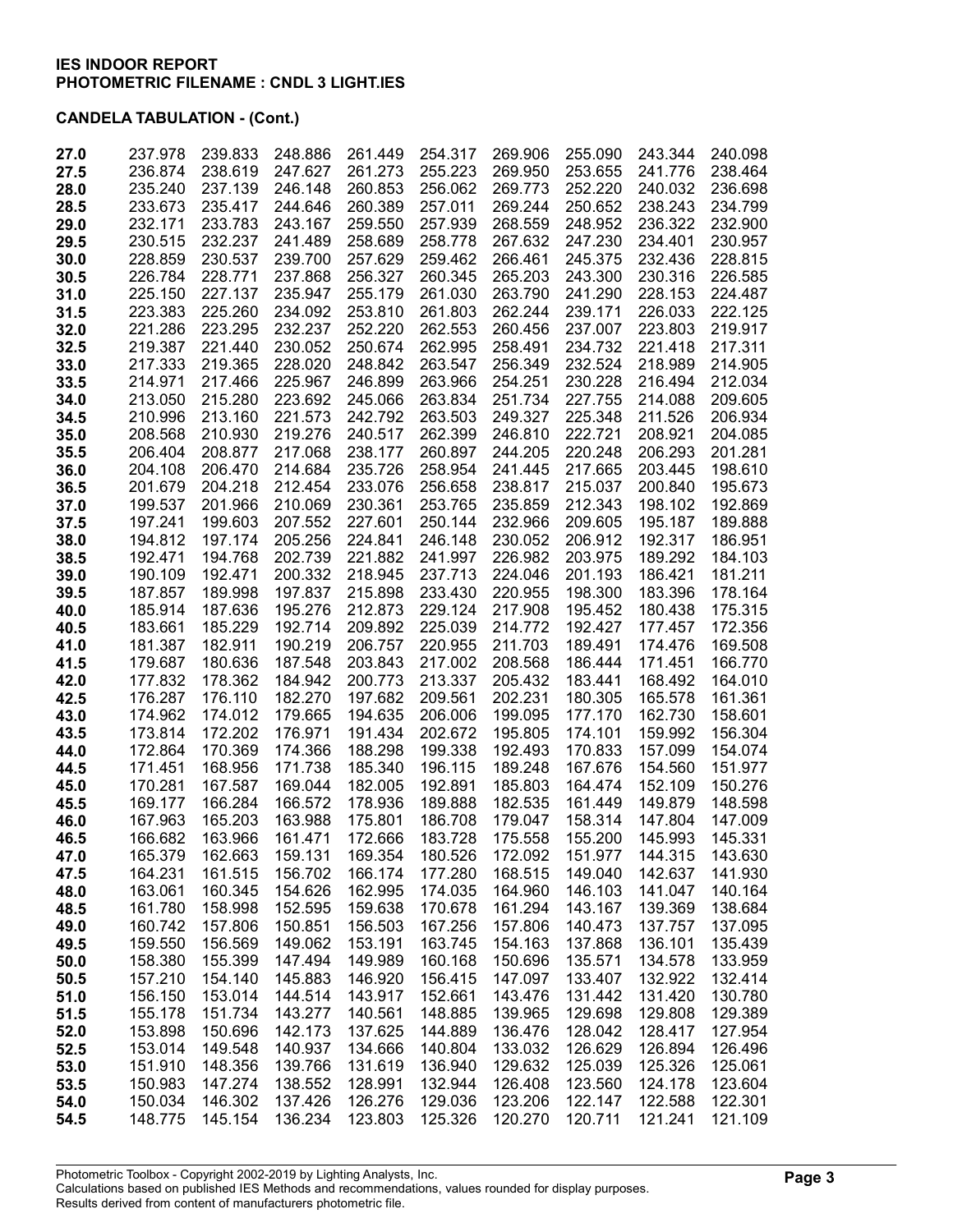| 55.0         | 147.781            | 144.271            | 135.085            | 121.572            | 121.550          | 117.289          | 119.298            | 119.828            | 119.696            |
|--------------|--------------------|--------------------|--------------------|--------------------|------------------|------------------|--------------------|--------------------|--------------------|
| 55.5         | 147.119            | 143.277            | 133.915            | 119.718            | 117.996          | 114.507          | 117.885            | 118.548            | 118.525            |
| 56.0         | 146.214            | 142.261            | 132.833            | 117.819            | 114.419          | 112.166          | 116.472            | 117.245            | 117.201            |
| 56.5         | 145.308            | 141.246            | 131.619            | 116.295            | 111.084          | 109.936          | 115.103            | 115.986            | 115.920            |
| 57.0         | 144.536            | 140.429            | 130.537            | 114.661            | 107.971          | 108.236          | 113.822            | 114.684            | 114.728            |
| 57.5         | 143.608            | 139.325            | 129.455            | 113.116            | 104.880          | 106.889          | 112.498            | 113.425            | 113.535            |
| 58.0         | 142.880            | 138.442            | 128.307            | 111.990            | 102.010          | 105.785          | 111.084            | 112.233            | 112.321            |
| 58.5         | 141.864            | 137.625            | 127.335            | 111.129            | 99.492           | 104.615          | 109.826            | 110.996            | 111.040            |
| 59.0         | 141.180            | 136.697            | 126.320            | 110.091            | 97.351           | 103.533          | 108.589            | 109.738            | 109.914            |
| 59.5         | 140.318            | 135.814            | 125.260            | 109.186            | 95.584           | 102.473          | 107.265            | 108.656            | 108.899            |
| 60.0         | 139.391            | 134.997            | 124.288            | 108.236            | 94.260           | 101.369          | 106.116            | 107.463            | 107.618            |
| 60.5         | 138.574            | 134.158            | 123.339            | 107.265            | 93.156           | 100.199          | 104.880            | 106.227            | 106.624            |
| 61.0         | 137.845            | 133.297            | 122.345            | 106.249            | 92.250           | 99.051           | 103.621            | 105.145            | 105.344            |
| 61.5         | 137.249            | 132.546            | 121.219            | 105.344            | 91.433           | 97.969           | 102.517            | 103.997            | 104.394            |
| 62.0         | 136.366<br>135.549 | 131.663<br>130.824 | 120.380<br>119.431 | 104.218            | 90.660<br>89.755 | 96.909<br>95.761 | 101.303<br>100.221 | 102.893<br>101.811 | 103.180<br>102.032 |
| 62.5         | 134.843            | 130.007            | 118.437            | 103.312<br>102.319 | 88.894           | 94.657           | 99.117             | 100.574            | 101.082            |
| 63.0<br>63.5 | 133.915            | 129.190            | 117.554            | 101.347            | 88.011           | 93.553           | 97.991             | 99.625             | 99.912             |
| 64.0         | 133.187            | 128.484            | 116.737            | 100.420            | 87.106           | 92.559           | 96.821             | 98.565             | 98.918             |
| 64.5         | 132.657            | 127.689            | 115.765            | 99.382             | 86.178           | 91.433           | 95.805             | 97.549             | 97.836             |
| 65.0         | 131.906            | 126.894            | 115.037            | 98.455             | 85.295           | 90.418           | 94.723             | 96.445             | 96.821             |
| 65.5         | 131.067            | 126.121            | 114.043            | 97.572             | 84.368           | 89.247           | 93.531             | 95.540             | 95.783             |
| 66.0         | 130.338            | 125.436            | 113.248            | 96.600             | 83.462           | 88.254           | 92.537             | 94.480             | 94.789             |
| 66.5         | 129.698            | 124.597            | 112.365            | 95.584             | 82.579           | 87.238           | 91.433             | 93.443             | 93.862             |
| 67.0         | 129.013            | 123.957            | 111.504            | 94.834             | 81.519           | 86.134           | 90.307             | 92.405             | 92.824             |
| 67.5         | 128.196            | 123.184            | 110.621            | 93.906             | 80.702           | 85.052           | 89.402             | 91.433             | 91.809             |
| 68.0         | 127.490            | 122.389            | 109.848            | 92.846             | 79.841           | 84.191           | 88.408             | 90.418             | 90.903             |
| 68.5         | 126.872            | 121.661            | 109.053            | 92.029             | 78.870           | 83.043           | 87.371             | 89.534             | 90.042             |
| 69.0         | 126.231            | 121.020            | 108.192            | 91.124             | 77.920           | 82.160           | 86.465             | 88.541             | 88.894             |
| 69.5         | 125.525            | 120.270            | 107.419            | 90.153             | 77.037           | 81.210           | 85.450             | 87.591             | 88.011             |
| 70.0         | 124.907            | 119.629            | 106.558            | 89.358             | 76.088           | 80.128           | 84.544             | 86.664             | 87.172             |
| 70.5         | 124.090            | 118.879            | 105.697            | 88.497             | 75.160           | 79.179           | 83.573             | 85.781             | 86.024             |
| 71.0         | 123.383            | 118.172            | 105.079            | 87.503             | 74.255           | 78.229           | 82.601             | 84.765             | 85.251             |
| 71.5         | 122.831<br>122.191 | 117.620<br>116.892 | 104.306<br>103.489 | 86.730<br>85.825   | 73.372<br>72.511 | 77.280<br>76.264 | 81.652<br>80.769   | 83.904<br>82.955   | 84.346<br>83.462   |
| 72.0<br>72.5 | 121.595            | 116.207            | 102.804            | 84.898             | 71.605           | 75.381           | 79.841             | 82.116             | 82.535             |
| 73.0         | 120.866            | 115.545            | 102.054            | 84.169             | 70.722           | 74.432           | 78.980             | 81.166             | 81.674             |
| 73.5         | 120.181            | 114.926            | 101.281            | 83.264             | 69.839           | 73.482           | 78.031             | 80.349             | 80.769             |
| 74.0         | 119.718            | 114.198            | 100.574            | 82.380             | 69.000           | 72.577           | 77.192             | 79.466             | 79.952             |
| 74.5         | 119.210            | 113.513            | 99.780             | 81.652             | 68.051           | 71.650           | 76.308             | 78.605             | 79.046             |
| 75.0         | 118.481            | 112.961            | 99.095             | 80.879             | 67.278           | 70.833           | 75.492             | 77.810             | 78.141             |
| 75.5         | 117.753            | 112.277            | 98.477             | 79.996             | 66.439           | 69.994           | 74.608             | 76.860             | 77.324             |
| 76.0         | 117.156            | 111.659            | 97.792             | 79.245             | 65.533           | 69.044           | 73.725             | 76.044             | 76.441             |
| 76.5         | 116.450            | 111.040            | 97.020             | 78.494             | 64.672           | 68.271           | 72.886             | 75.204             | 75.668             |
| 77.0         | 115.743            | 110.378            | 96.468             | 77.700             | 63.922           | 67.432           | 72.003             | 74.432             | 74.873             |
| 77.5         | 115.390            | 109.848            | 95.739             | 76.883             | 63.038           | 66.505           | 71.208             | 73.548             | 74.145             |
| 78.0         | 114.728            | 109.186            | 94.966             | 76.176             | 62.310           | 65.754           | 70.413             | 72.732             | 73.261             |
| 78.5         | 113.977            | 108.523            | 94.414             | 75.293             | 61.449           | 64.937           | 69.618             | 71.937             | 72.489             |
| 79.0         | 113.580            | 107.905            | 93.752             | 74.652             | 60.654           | 64.054           | 68.779             | 71.164             | 71.539             |
| 79.5         | 112.807            | 107.309            | 93.001             | 73.990             | 59.859<br>59.108 | 63.237           | 67.984             | 70.325             | 70.811             |
| 80.0<br>80.5 | 112.453<br>111.813 | 106.691<br>106.161 | 92.449<br>91.742   | 73.129<br>72.467   | 58.402           | 62.442<br>61.669 | 67.189<br>66.350   | 69.552<br>68.845   | 70.038<br>69.353   |
| 81.0         | 111.173            | 105.587            | 91.102             | 71.760             | 57.629           | 60.875           | 65.688             | 68.028             | 68.448             |
| 81.5         | 110.753            | 104.902            | 90.528             | 71.053             | 56.988           | 60.212           | 64.937             | 67.300             | 67.719             |
| 82.0         | 110.025            | 104.328            | 89.844             | 70.435             | 56.260           | 59.417           | 64.098             | 66.637             | 67.035             |
| 82.5         | 109.539            | 103.864            | 89.159             | 69.795             | 55.509           | 58.600           | 63.392             | 65.887             | 66.306             |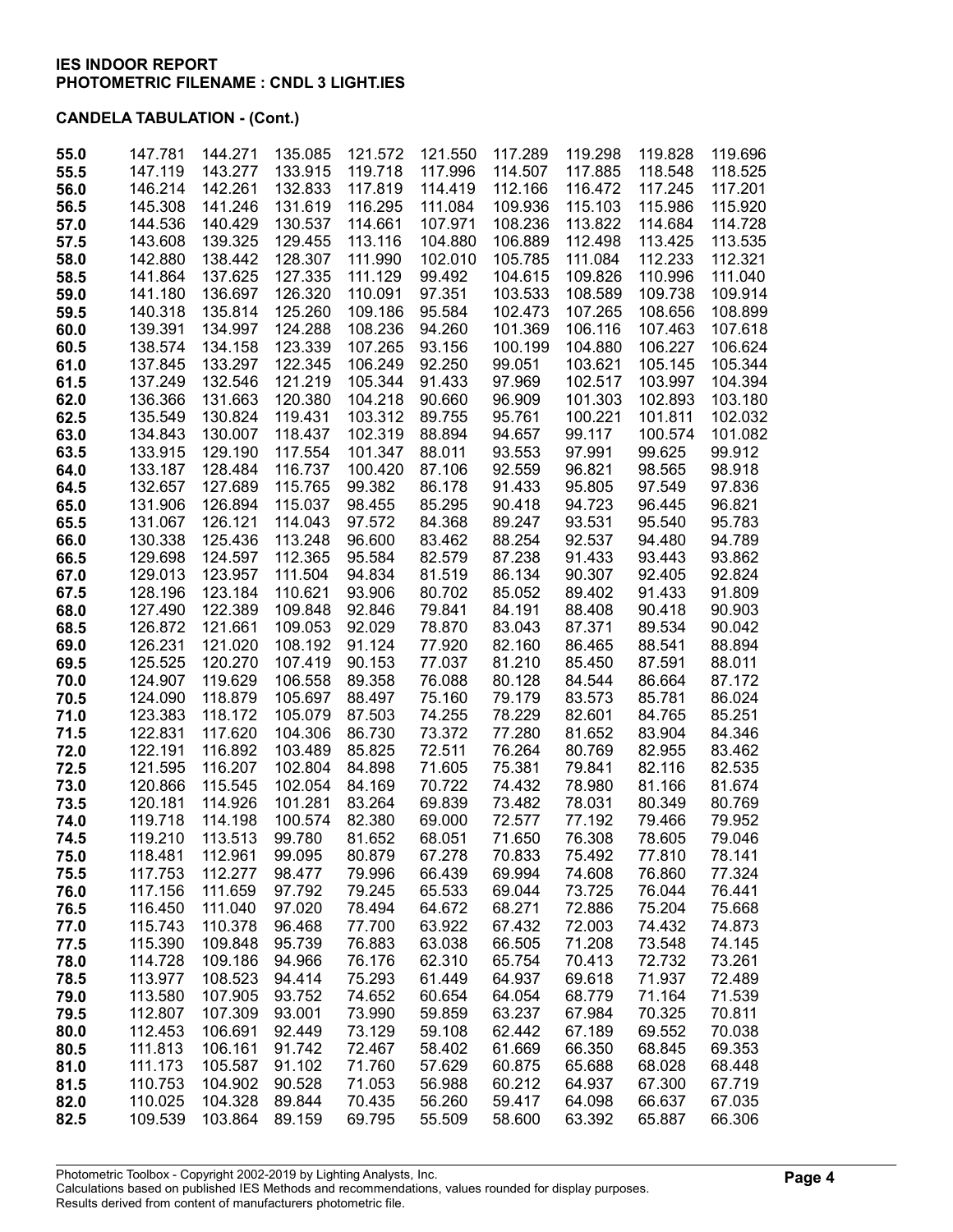| 83.0           | 108.810            | 103.180          | 88.629           | 69.066           | 54.780           | 57.938           | 62.685           | 65.136           | 65.533           |
|----------------|--------------------|------------------|------------------|------------------|------------------|------------------|------------------|------------------|------------------|
| 83.5           | 108.280            | 102.694          | 88.033           | 68.404           | 54.118           | 57.253           | 61.934           | 64.363           | 64.761           |
| 84.0           | 107.817            | 102.164          | 87.371           | 67.852           | 53.434           | 56.503           | 61.272           | 63.723           | 64.032           |
| 84.5           | 107.243            | 101.524          | 86.885           | 67.145           | 52.793           | 55.796           | 60.521           | 62.928           | 63.281           |
| 85.0           | 106.779            | 100.950          | 86.311           | 66.571           | 52.197           | 55.090           | 59.881           | 62.288           | 62.751           |
| 85.5           | 106.271            | 100.420          | 85.670           | 65.975           | 51.491           | 54.339           | 59.263           | 61.581           | 61.979           |
| 86.0           | 105.741            | 99.868           | 85.118           | 65.335           | 50.916           | 53.743           | 58.468           | 60.742           | 61.427           |
| 86.5           | 105.189            | 99.426           | 84.677           | 64.783           | 50.276           | 53.058           | 57.805           | 60.124           | 60.521           |
| 87.0           | 104.593            | 98.874           | 84.036           | 64.363           | 49.702           | 52.418           | 57.209           | 59.550           | 59.903           |
| 87.5           | 104.107            | 98.300           | 83.573           | 63.701           | 49.260           | 51.822           | 56.547           | 58.821           | 59.329           |
| 88.0           | 103.644            | 97.969           | 83.109           | 63.281           | 48.598           | 51.226           | 55.973           | 58.225           | 58.600           |
| 88.5           | 103.136            | 97.461           | 82.601           | 62.818           | 48.201           | 50.629           | 55.355<br>54.758 | 57.629<br>56.944 | 57.960           |
| 89.0<br>89.5   | 103.047<br>103.092 | 97.174<br>97.152 | 82.226<br>82.226 | 62.310<br>62.266 | 47.737           | 50.210<br>49.768 | 54.206           | 56.392           | 57.231<br>56.679 |
| 90.0           | 102.893            | 97.284           | 82.380           | 62.354           | 47.406<br>47.582 | 49.658           | 53.986           | 56.061           | 56.304           |
| 90.5           | 103.224            | 97.417           | 82.403           | 62.420           | 47.582           | 49.702           | 53.853           | 55.884           | 56.194           |
| 91.0           | 103.511            | 97.505           | 82.535           | 62.553           | 47.538           | 49.702           | 53.743           | 55.796           | 56.083           |
| 91.5           | 103.599            | 97.770           | 82.645           | 62.685           | 47.693           | 49.724           | 53.721           | 55.752           | 55.884           |
| 92.0           | 103.776            | 97.748           | 82.866           | 62.641           | 47.715           | 49.724           | 53.610           | 55.575           | 55.818           |
| 92.5           | 103.908            | 97.925           | 82.955           | 62.818           | 47.847           | 49.658           | 53.522           | 55.399           | 55.664           |
| 93.0           | 104.085            | 98.079           | 82.955           | 62.972           | 47.803           | 49.525           | 53.522           | 55.332           | 55.575           |
| 93.5           | 104.350            | 98.190           | 83.264           | 63.038           | 48.024           | 49.548           | 53.522           | 55.244           | 55.421           |
| 94.0           | 104.460            | 98.411           | 83.352           | 63.215           | 47.980           | 49.503           | 53.323           | 55.156           | 55.244           |
| 94.5           | 104.615            | 98.477           | 83.484           | 63.259           | 48.090           | 49.393           | 53.389           | 55.001           | 54.979           |
| 95.0           | 104.946            | 98.631           | 83.573           | 63.370           | 48.090           | 49.393           | 53.235           | 54.692           | 54.825           |
| 95.5           | 104.902            | 98.874           | 83.683           | 63.502           | 48.156           | 49.371           | 53.124           | 54.604           | 54.758           |
| 96.0           | 105.167            | 98.985           | 83.838           | 63.590           | 48.201           | 49.327           | 53.014           | 54.493           | 54.471           |
| 96.5           | 105.300            | 99.095           | 84.103           | 63.657           | 48.333           | 49.260           | 52.882           | 54.251           | 54.339           |
| 97.0           | 105.454            | 99.250           | 84.059           | 63.811           | 48.311           | 49.216           | 52.815           | 54.096           | 54.052           |
| 97.5           | 105.564            | 99.382           | 84.191           | 63.988           | 48.333           | 49.106           | 52.749           | 54.052           | 53.941           |
| 98.0           | 105.807            | 99.404           | 84.346           | 63.966           | 48.510           | 49.150           | 52.550           | 53.831           | 53.765           |
| 98.5           | 105.829            | 99.603           | 84.456           | 64.164           | 48.532           | 49.018           | 52.484           | 53.676           | 53.544           |
| 99.0           | 105.962            | 99.735           | 84.456           | 64.341           | 48.598           | 48.885           | 52.440           | 53.500           | 53.367           |
| 99.5           | 106.116            | 99.780           | 84.611           | 64.275           | 48.642           | 48.885           | 52.197           | 53.323           | 53.058           |
| 100.0          | 106.161<br>106.337 | 99.890<br>99.912 | 84.677<br>84.699 | 64.407<br>64.518 | 48.753<br>48.775 | 48.797<br>48.731 | 52.153<br>52.087 | 53.169<br>52.948 | 52.926           |
| 100.5<br>101.0 | 106.315            | 99.978           | 84.787           | 64.650           | 48.885           | 48.642           | 51.954           | 52.705           | 52.705<br>52.484 |
| 101.5          | 106.558            | 100.022          | 84.876           | 64.694           | 48.929           | 48.488           | 51.800           | 52.572           | 52.175           |
| 102.0          | 106.470            | 100.089          | 84.853           | 64.805           | 49.106           | 48.444           | 51.645           | 52.330           | 52.087           |
| 102.5          | 106.536            | 100.089          | 84.876           | 64.827           | 49.106           | 48.377           | 51.446           | 52.109           | 51.866           |
| 103.0          | 106.558            | 100.155          | 84.920           | 64.915           | 49.238           | 48.201           | 51.270           | 51.932           | 51.667           |
| 103.5          | 106.558            | 100.177          | 84.876           | 65.048           | 49.194           | 48.134           | 51.137           | 51.800           | 51.270           |
| 104.0          | 106.735            | 100.199          | 84.787           | 64.915           | 49.238           | 48.024           | 50.939           | 51.579           | 51.181           |
| 104.5          | 106.779            | 100.287          | 84.809           | 65.048           | 49.283           | 47.892           | 50.674           | 51.314           | 50.828           |
| 105.0          | 106.580            | 100.309          | 84.765           | 65.114           | 49.415           | 47.759           | 50.431           | 51.159           | 50.585           |
| 105.5          | 106.691            | 100.177          | 84.743           | 64.981           | 49.459           | 47.649           | 50.188           | 50.872           | 50.298           |
| 106.0          | 106.779            | 100.199          | 84.809           | 65.026           | 49.393           | 47.560           | 49.945           | 50.563           | 50.122           |
| 106.5          | 106.735            | 100.243          | 84.765           | 65.026           | 49.459           | 47.450           | 49.724           | 50.342           | 49.835           |
| 107.0          | 106.801            | 100.243          | 84.699           | 65.004           | 49.393           | 47.362           | 49.459           | 50.011           | 49.614           |
| 107.5          | 106.735            | 100.177          | 84.677           | 64.981           | 49.393           | 47.229           | 49.238           | 49.746           | 49.238           |
| 108.0          | 106.735            | 100.155          | 84.633           | 65.092           | 49.459           | 46.964           | 48.996           | 49.305           | 48.863           |
| 108.5          | 106.779            | 100.133          | 84.677           | 64.981           | 49.371           | 46.920           | 48.775           | 49.040           | 48.466           |
| 109.0          | 106.580            | 100.111          | 84.566           | 64.981           | 49.415           | 46.677           | 48.532           | 48.664           | 48.223           |
| 109.5<br>110.0 | 106.646<br>106.536 | 99.956<br>99.978 | 84.456<br>84.390 | 64.893<br>64.893 | 49.305<br>49.371 | 46.611<br>46.500 | 48.289<br>48.046 | 48.377<br>47.936 | 47.671<br>47.494 |
| 110.5          | 106.558            | 99.802           | 84.390           | 64.871           | 49.283           | 46.368           | 47.737           | 47.715           | 46.942           |
|                |                    |                  |                  |                  |                  |                  |                  |                  |                  |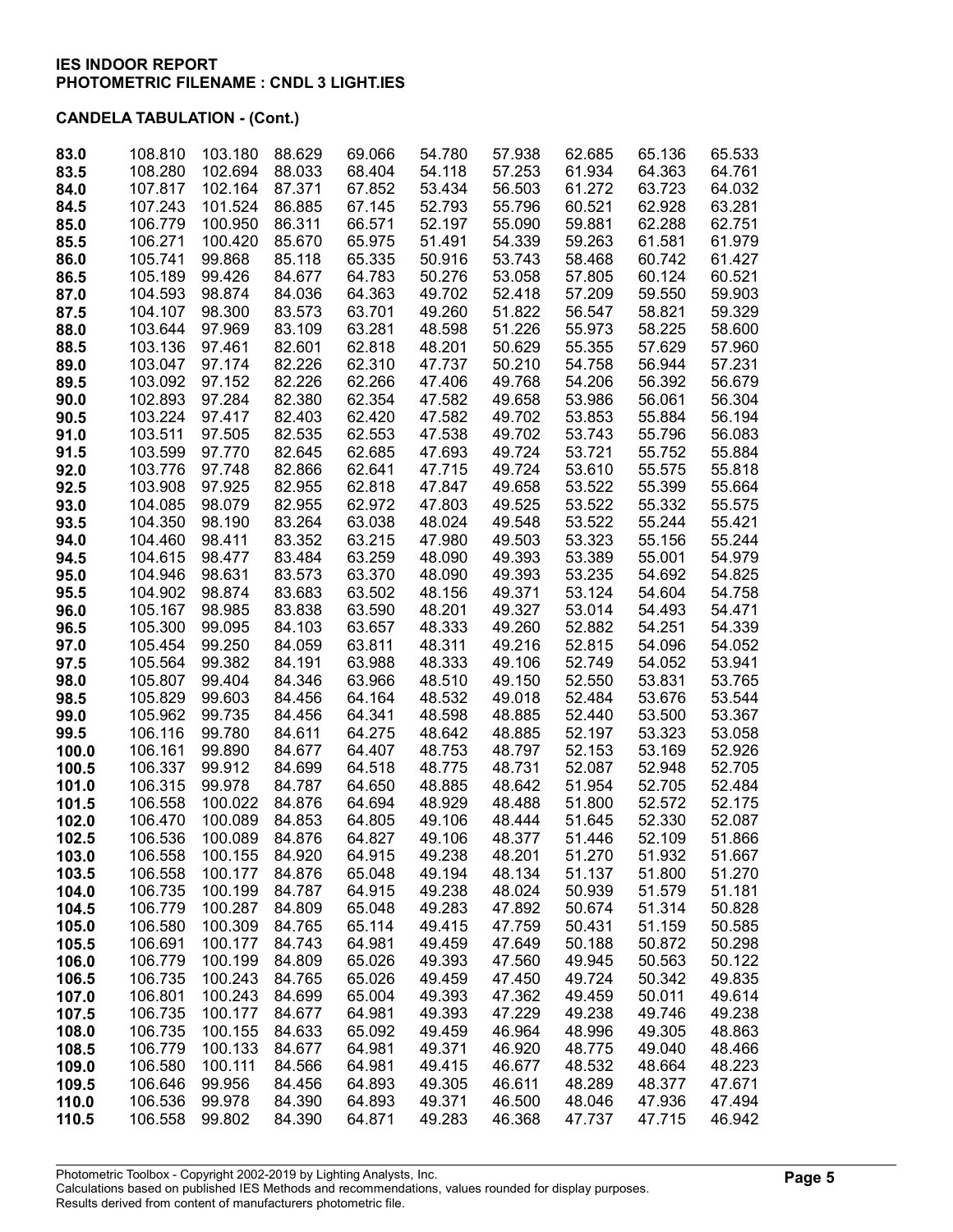| 111.0          | 106.426            | 99.824           | 84.301           | 64.937           | 49.305           | 46.236           | 47.538           | 47.340           | 46.545           |
|----------------|--------------------|------------------|------------------|------------------|------------------|------------------|------------------|------------------|------------------|
| 111.5          | 106.359            | 99.757           | 84.301           | 64.849           | 49.194           | 46.125           | 47.185           | 47.030           | 46.346           |
| 112.0          | 106.094            | 99.713           | 84.213           | 64.827           | 49.172           | 45.904           | 46.964           | 46.633           | 45.860           |
| 112.5          | 106.161            | 99.625           | 84.036           | 64.761           | 49.216           | 45.838           | 46.765           | 46.324           | 45.419           |
| 113.0          | 106.116            | 99.492           | 84.036           | 64.694           | 49.194           | 45.639           | 46.523           | 45.993           | 45.021           |
| 113.5          | 105.984            | 99.382           | 83.926           | 64.606           | 49.128           | 45.551           | 46.169           | 45.529           | 44.712           |
| 114.0          | 105.807            | 99.316           | 83.772           | 64.606           | 49.106           | 45.441           | 45.948           | 45.286           | 44.359           |
| 114.5          | 105.852            | 99.183           | 83.705           | 64.496           | 49.084           | 45.220           | 45.728           | 44.778           | 43.917           |
| 115.0          | 105.587            | 99.029           | 83.507           | 64.407           | 48.973           | 45.087           | 45.264           | 44.292           | 43.409           |
| 115.5          | 105.498            | 99.051           | 83.418           | 64.341           | 48.996           | 44.911           | 45.154           | 43.851           | 43.012           |
| 116.0          | 105.277            | 98.742           | 83.242           | 64.187           | 48.819           | 44.889           | 44.778           | 43.255           | 42.548           |
| 116.5          | 105.300            | 98.653           | 83.131           | 64.164           | 48.885           | 44.624           | 44.403           | 42.791           | 42.084           |
| 117.0          | 105.012            | 98.499           | 82.955           | 64.054           | 48.775           | 44.535           | 44.248           | 42.372           | 41.290           |
| 117.5          | 104.770            | 98.278           | 82.888           | 63.944           | 48.664           | 44.381           | 44.005           | 41.775           | 40.870           |
| 118.0          | 104.637            | 98.124           | 82.623           | 63.767           | 48.576           | 44.182           | 43.652           | 41.334           | 40.164           |
| 118.5          | 104.438            | 98.035           | 82.491           | 63.679           | 48.444           | 44.028           | 43.343           | 40.848           | 39.656           |
| 119.0          | 104.173<br>103.953 | 97.748<br>97.616 | 82.336<br>82.182 | 63.635<br>63.524 | 48.377<br>48.377 | 43.895<br>43.763 | 43.166<br>42.769 | 40.340<br>39.766 | 39.037<br>38.375 |
| 119.5<br>120.0 | 103.754            | 97.483           | 82.049           | 63.348           | 48.223           | 43.608           | 42.592           | 39.170           | 37.779           |
| 120.5          | 103.599            | 97.130           | 81.873           | 63.127           | 48.112           | 43.387           | 42.261           | 38.640           | 37.205           |
| 121.0          | 103.379            | 96.975           | 81.608           | 63.127           | 47.936           | 43.233           | 41.908           | 38.154           | 36.609           |
| 121.5          | 102.981            | 96.821           | 81.387           | 63.016           | 47.936           | 43.012           | 41.753           | 37.668           | 35.990           |
| 122.0          | 102.804            | 96.490           | 81.232           | 62.751           | 47.869           | 42.835           | 41.444           | 37.116           | 35.350           |
| 122.5          | 102.495            | 96.269           | 81.078           | 62.597           | 47.693           | 42.769           | 41.157           | 36.653           | 34.820           |
| 123.0          | 102.252            | 96.070           | 80.791           | 62.531           | 47.582           | 42.504           | 40.914           | 36.145           | 34.224           |
| 123.5          | 101.921            | 95.651           | 80.548           | 62.244           | 47.494           | 42.372           | 40.671           | 35.703           | 33.495           |
| 124.0          | 101.877            | 95.341           | 80.393           | 62.155           | 47.450           | 42.239           | 40.274           | 35.173           | 33.010           |
| 124.5          | 101.325            | 95.121           | 80.150           | 62.001           | 47.273           | 42.018           | 40.075           | 34.732           | 32.480           |
| 125.0          | 100.950            | 94.767           | 79.930           | 61.824           | 47.119           | 41.974           | 39.876           | 34.246           | 31.928           |
| 125.5          | 100.574            | 94.480           | 79.598           | 61.581           | 47.008           | 41.775           | 39.634           | 33.827           | 31.508           |
| 126.0          | 100.133            | 94.083           | 79.356           | 61.449           | 46.964           | 41.687           | 39.479           | 33.451           | 31.044           |
| 126.5          | 99.956             | 93.708           | 79.068           | 61.228           | 46.854           | 41.577           | 39.192           | 33.010           | 30.581           |
| 127.0          | 99.294             | 93.420           | 78.826           | 61.117           | 46.788           | 41.466           | 38.861           | 32.656           | 30.117           |
| 127.5          | 98.852<br>98.543   | 92.979<br>92.581 | 78.494           | 60.919           | 46.699<br>46.545 | 41.290           | 38.684           | 32.347           | 29.764<br>29.366 |
| 128.0<br>128.5 | 98.057             | 92.140           | 78.207<br>77.898 | 60.676<br>60.543 | 46.545           | 41.245<br>41.201 | 38.485<br>38.198 | 31.861<br>31.464 | 28.991           |
| 129.0          | 97.572             | 91.897           | 77.633           | 60.300           | 46.346           | 41.003           | 37.978           | 31.022           | 28.616           |
| 129.5          | 97.240             | 91.411           | 77.258           | 60.146           | 46.258           | 40.870           | 37.823           | 30.647           | 28.373           |
| 130.0          | 96.600             | 91.102           | 76.949           | 59.837           | 46.169           | 40.627           | 37.426           | 30.294           | 28.020           |
| 130.5          | 96.225             | 90.660           | 76.596           | 59.682           | 46.169           | 40.561           | 37.271           | 29.963           | 27.556           |
| 131.0          | 95.783             | 90.219           | 76.264           | 59.550           | 45.948           | 40.428           | 37.050           | 29.653           | 27.357           |
| 131.5          | 95.408             | 89.844           | 75.977           | 59.263           | 45.860           | 40.340           | 36.785           | 29.234           | 27.158           |
| 132.0          | 94.767             | 89.402           | 75.558           | 59.196           | 45.794           | 40.252           | 36.564           | 28.925           | 26.783           |
| 132.5          | 94.193             | 88.828           | 75.249           | 58.865           | 45.661           | 40.119           | 36.410           | 28.594           | 26.452           |
| 133.0          | 93.796             | 88.408           | 74.895           | 58.600           | 45.463           | 39.987           | 36.145           | 28.307           | 26.386           |
| 133.5          | 93.200             | 87.967           | 74.520           | 58.424           | 45.441           | 39.876           | 35.946           | 28.086           | 26.054           |
| 134.0          | 92.714             | 87.437           | 74.167           | 58.159           | 45.242           | 39.832           | 35.703           | 27.777           | 25.944           |
| 134.5          | 92.250             | 86.951           | 73.791           | 57.872           | 45.220           | 39.700           | 35.549           | 27.445           | 25.657           |
| 135.0          | 91.698             | 86.487           | 73.328           | 57.607           | 45.043           | 39.523           | 35.328           | 27.247           | 25.436           |
| 135.5          | 91.168<br>90.572   | 85.891           | 73.041           | 57.386           | 44.911           | 39.545           | 35.107           | 27.004<br>26.606 | 25.215<br>24.928 |
| 136.0<br>136.5 | 90.020             | 85.582<br>85.074 | 72.599<br>72.224 | 57.121<br>56.944 | 44.756<br>44.646 | 39.302<br>39.192 | 34.842<br>34.599 | 26.430           | 24.641           |
| 137.0          | 89.402             | 84.478           | 71.826           | 56.613           | 44.535           | 39.060           | 34.511           | 26.165           | 24.332           |
| 137.5          | 88.784             | 83.970           | 71.429           | 56.370           | 44.315           | 38.949           | 34.180           | 25.856           | 24.222           |
| 138.0          | 88.121             | 83.440           | 71.009           | 56.149           | 44.270           | 38.750           | 34.069           | 25.723           | 24.156           |
| 138.5          | 87.613             | 82.866           | 70.656           | 55.862           | 44.138           | 38.750           | 33.981           | 25.502           | 23.868           |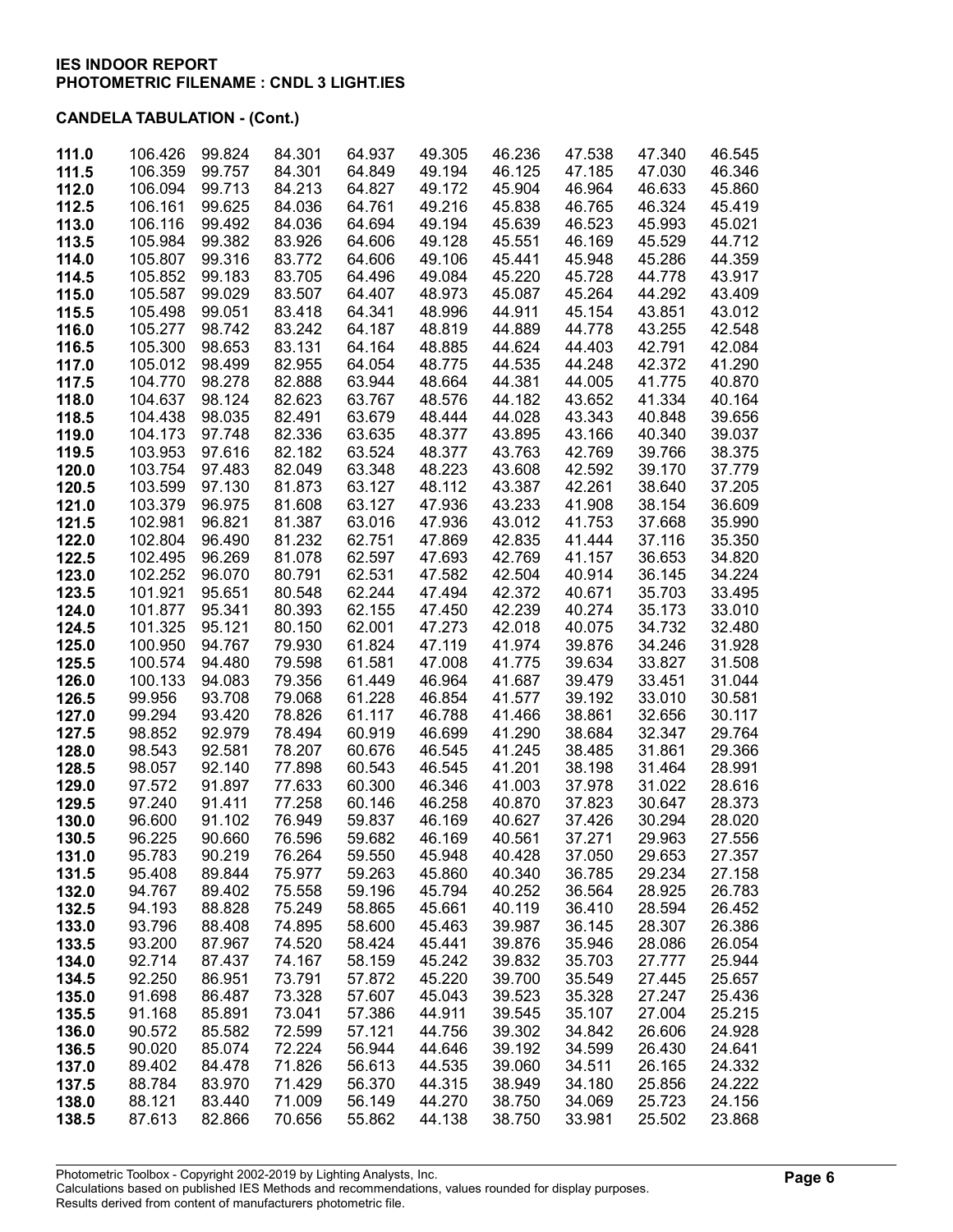| 139.0          | 86.951           | 82.403           | 70.192           | 55.531           | 43.895           | 38.684           | 33.672           | 25.193           | 23.692           |
|----------------|------------------|------------------|------------------|------------------|------------------|------------------|------------------|------------------|------------------|
| 139.5          | 86.377           | 81.806           | 69.751           | 55.266           | 43.785           | 38.530           | 33.517           | 25.017           | 23.471           |
| 140.0          | 85.935           | 81.276           | 69.155           | 55.045           | 43.718           | 38.485           | 33.363           | 24.774           | 23.250           |
| 140.5          | 85.317           | 80.636           | 68.845           | 54.626           | 43.453           | 38.287           | 33.076           | 24.597           | 23.052           |
| 141.0          | 84.699           | 80.217           | 68.360           | 54.471           | 43.365           | 38.132           | 32.988           | 24.288           | 22.787           |
| 141.5          | 84.169           | 79.510           | 67.962           | 54.118           | 43.188           | 38.110           | 32.767           | 24.067           | 22.566           |
| 142.0          | 83.529           | 78.980           | 67.454           | 53.765           | 42.968           | 37.978           | 32.590           | 23.802           | 22.301           |
| 142.5          | 82.756           | 78.428           | 67.035           | 53.500           | 42.835           | 37.823           | 32.480           | 23.692           | 22.036           |
| 143.0          | 82.138           | 77.788           | 66.549           | 53.147           | 42.681           | 37.779           | 32.325           | 23.339           | 21.970           |
| 143.5          | 81.475           | 77.148           | 66.019           | 52.793           | 42.504           | 37.580           | 32.060           | 23.140           | 21.771           |
| 144.0          | 80.857           | 76.551           | 65.556           | 52.528           | 42.261           | 37.426           | 32.016           | 22.963           | 21.638           |
| 144.5          | 80.195           | 75.933           | 65.092           | 52.241           | 42.107           | 37.470           | 31.972           | 22.831           | 21.484           |
| 145.0          | 79.488           | 75.403           | 64.672           | 51.800           | 41.908           | 37.293           | 31.729           | 22.544           | 21.373           |
| 145.5          | 78.848<br>78.119 | 74.785<br>74.123 | 64.187<br>63.657 | 51.557<br>51.226 | 41.775<br>41.555 | 37.139<br>36.962 | 31.574<br>31.508 | 22.433<br>22.279 | 21.351<br>21.484 |
| 146.0<br>146.5 | 77.479           | 73.438           | 63.105           | 50.872           | 41.312           | 36.896           | 31.309           | 21.948           | 21.462           |
| 147.0          | 76.838           | 72.842           | 62.685           | 50.519           | 41.091           | 36.763           | 31.332           | 21.793           | 21.396           |
| 147.5          | 76.176           | 72.091           | 62.177           | 50.166           | 41.025           | 36.653           | 31.133           | 21.660           | 21.462           |
| 148.0          | 75.381           | 71.473           | 61.625           | 49.835           | 40.738           | 36.498           | 31.000           | 21.484           | 21.506           |
| 148.5          | 74.630           | 70.877           | 61.162           | 49.459           | 40.627           | 36.366           | 30.890           | 21.285           | 21.550           |
| 149.0          | 73.836           | 70.281           | 60.610           | 49.150           | 40.362           | 36.277           | 30.846           | 21.086           | 21.660           |
| 149.5          | 73.284           | 69.596           | 60.080           | 48.708           | 40.119           | 36.211           | 30.713           | 20.998           | 21.771           |
| 150.0          | 72.533           | 68.845           | 59.550           | 48.399           | 39.854           | 35.990           | 30.603           | 20.844           | 21.749           |
| 150.5          | 71.804           | 68.271           | 58.998           | 48.046           | 39.722           | 35.946           | 30.537           | 20.755           | 21.881           |
| 151.0          | 71.098           | 67.476           | 58.512           | 47.604           | 39.479           | 35.770           | 30.404           | 20.733           | 22.036           |
| 151.5          | 70.457           | 66.836           | 58.004           | 47.295           | 39.258           | 35.681           | 30.294           | 20.556           | 21.948           |
| 152.0          | 69.530           | 66.240           | 57.408           | 46.986           | 39.060           | 35.505           | 30.205           | 20.358           | 21.903           |
| 152.5          | 68.779           | 65.467           | 56.922           | 46.523           | 38.795           | 35.416           | 30.029           | 20.336           | 21.992           |
| 153.0          | 68.205           | 64.739           | 56.260           | 46.059           | 38.618           | 35.306           | 30.051           | 20.247           | 21.970           |
| 153.5          | 67.322           | 64.098           | 55.796           | 45.706           | 38.353           | 35.129           | 30.007           | 20.225           | 22.058           |
| 154.0          | 66.571           | 63.392           | 55.200           | 45.352           | 38.132           | 34.975           | 29.830           | 20.181           | 21.992           |
| 154.5          | 65.754           | 62.641           | 54.582           | 44.911           | 37.933           | 34.820           | 29.830           | 20.181           | 21.948           |
| 155.0          | 64.937           | 61.868           | 54.052           | 44.491           | 37.735           | 34.644           | 29.698           | 20.159           | 21.948           |
| 155.5          | 64.209           | 61.117           | 53.500           | 44.050           | 37.470           | 34.511           | 29.521           | 20.203           | 22.080           |
| 156.0          | 63.502           | 60.455           | 52.904           | 43.740           | 37.205           | 34.423           | 29.521           | 20.225           | 22.080           |
| 156.5          | 62.531           | 59.726           | 52.263           | 43.255           | 37.050           | 34.224           | 29.521           | 20.137           | 22.212           |
| 157.0          | 61.934           | 59.042           | 51.756           | 42.791           | 36.697           | 34.092           | 29.388           | 19.960           | 22.168           |
| 157.5          | 61.073           | 58.291           | 51.115           | 42.372<br>42.018 | 36.410           | 33.871           | 29.344<br>29.322 | 19.872           | 22.058           |
| 158.0<br>158.5 | 60.300<br>59.616 | 57.474<br>56.834 | 50.607<br>50.077 | 41.532           | 36.211<br>35.880 | 33.760<br>33.584 | 29.212           | 19.717<br>19.430 | 22.058<br>22.036 |
| 159.0          | 58.755           | 56.127           | 49.393           | 41.091           | 35.615           | 33.341           | 29.168           | 19.320           | 22.058           |
| 159.5          | 57.960           | 55.332           | 48.819           | 40.716           | 35.350           | 33.275           | 29.124           | 19.055           | 22.080           |
| 160.0          | 57.143           | 54.538           | 48.201           | 40.164           | 35.063           | 33.032           | 28.969           | 19.033           | 22.058           |
| 160.5          | 56.414           | 53.809           | 47.627           | 39.744           | 34.820           | 32.943           | 28.836           | 18.923           | 22.036           |
| 161.0          | 55.553           | 53.014           | 46.964           | 39.347           | 34.577           | 32.723           | 28.704           | 18.878           | 22.212           |
| 161.5          | 54.626           | 52.263           | 46.412           | 38.772           | 34.246           | 32.546           | 28.505           | 18.613           | 22.301           |
| 162.0          | 53.765           | 51.513           | 45.661           | 38.287           | 33.981           | 32.325           | 28.307           | 18.437           | 22.411           |
| 162.5          | 52.948           | 50.740           | 45.087           | 37.911           | 33.827           | 32.171           | 27.997           | 18.238           | 22.411           |
| 163.0          | 52.131           | 49.923           | 44.469           | 37.404           | 33.407           | 31.950           | 27.313           | 18.106           | 22.455           |
| 163.5          | 51.248           | 49.194           | 43.785           | 36.962           | 33.230           | 31.729           | 26.584           | 17.774           | 22.588           |
| 164.0          | 50.519           | 48.377           | 43.188           | 36.542           | 32.965           | 31.663           | 25.679           | 17.222           | 22.522           |
| 164.5          | 49.614           | 47.538           | 42.548           | 35.946           | 32.634           | 31.398           | 24.553           | 16.737           | 22.102           |
| 165.0          | 48.753           | 46.699           | 41.908           | 35.483           | 32.325           | 30.978           | 23.515           | 16.494           | 21.440           |
| 165.5          | 47.825           | 45.948           | 41.245           | 34.953           | 32.038           | 30.492           | 22.411           | 16.383           | 20.556           |
| 166.0          | 47.030           | 45.132           | 40.561           | 34.533           | 31.663           | 29.720           | 21.086           | 16.295           | 19.541           |
| 166.5          | 46.081           | 44.270           | 39.788           | 34.069           | 31.243           | 28.660           | 19.982           | 16.074           | 18.106           |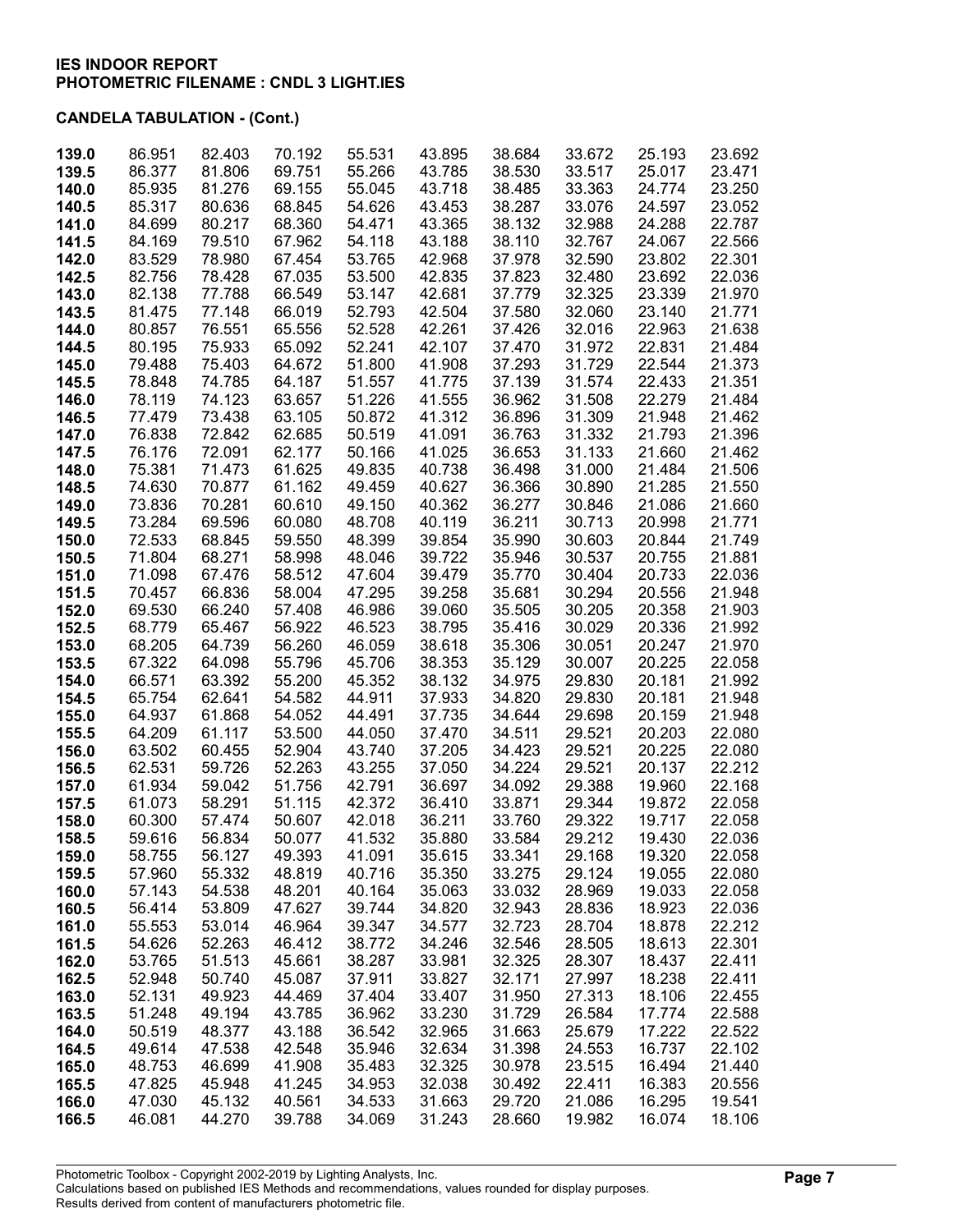| 167.0 | 45.109 | 43.453 | 39.170 | 33.628 | 30.581 | 27.534 | 19.099 | 15.964 | 16.405 |
|-------|--------|--------|--------|--------|--------|--------|--------|--------|--------|
| 167.5 | 44.248 | 42.636 | 38.530 | 33.076 | 29.631 | 26.187 | 18.216 | 15.500 | 14.926 |
| 168.0 | 43.255 | 41.665 | 37.646 | 32.656 | 28,307 | 24.730 | 17.664 | 15.191 | 13.160 |
| 168.5 | 42.349 | 40.804 | 36.984 | 32.126 | 27.136 | 23.361 | 17.311 | 14.816 | 11.526 |
| 169.0 | 41.422 | 40.009 | 36.366 | 31.332 | 25.547 | 21.903 | 16.913 | 14.087 | 9.583  |
| 169.5 | 40.451 | 39.170 | 35.549 | 30.360 | 24.133 | 20.490 | 16.759 | 13.292 | 7.507  |
| 170.0 | 39.435 | 38.265 | 34.732 | 29.057 | 22.544 | 19.408 | 16.450 | 12.144 | 5.586  |
| 170.5 | 38.463 | 37.116 | 33.871 | 27.710 | 21.197 | 18.702 | 16.008 | 10.731 | 4.041  |
| 171.0 | 37.470 | 36.057 | 32.612 | 26.297 | 20.071 | 17.995 | 15.655 | 9.494  | 2.473  |
| 171.5 | 36.564 | 35.151 | 31.530 | 24.818 | 19.298 | 17.598 | 15.036 | 8.435  | 1.634  |
| 172.0 | 35.505 | 34.136 | 30.470 | 23.405 | 18.613 | 17.311 | 13.977 | 7.176  | 1.457  |
| 172.5 | 34.599 | 32.745 | 28.991 | 22.367 | 18.017 | 16.803 | 12.740 | 5.940  | 1.435  |
| 173.0 | 33.010 | 31.486 | 27.578 | 21.396 | 17.509 | 16.229 | 11.482 | 4.747  | 1.369  |
| 173.5 | 31.111 | 30.051 | 25.988 | 20.247 | 16.869 | 15.059 | 9.826  | 4.019  | 1.170  |
| 174.0 | 30.095 | 28.196 | 24.156 | 19.320 | 16.339 | 13.358 | 8.125  | 3.709  | 1.016  |
| 174.5 | 28.439 | 26.408 | 22.500 | 18.260 | 15.346 | 11.658 | 6.492  | 3.334  | 0.861  |
| 175.0 | 26.452 | 24.487 | 20.910 | 16.935 | 13.910 | 9.715  | 5.189  | 3.047  | 0.662  |
| 175.5 | 23.868 | 22.257 | 19.033 | 15.588 | 12.144 | 7.596  | 4.438  | 2.517  | 0.486  |
| 176.0 | 21.285 | 19.784 | 17.178 | 13.977 | 10.267 | 5.763  | 3.930  | 2.098  | 0.640  |
| 176.5 | 18.503 | 17.002 | 14.992 | 11.702 | 8.081  | 4.438  | 3.356  | 1.479  | 0.508  |
| 177.0 | 15.257 | 14.175 | 12.541 | 9.384  | 6.116  | 3.732  | 2.826  | 0.972  | 0.420  |
| 177.5 | 11.901 | 10.996 | 10.223 | 7.308  | 4.504  | 3.290  | 2.385  | 0.640  | 0.420  |
| 178.0 | 8.324  | 7.706  | 7.794  | 4.968  | 3.312  | 2.738  | 1.877  | 0.530  | 0.707  |
| 178.5 | 5.299  | 4.924  | 5.145  | 3.157  | 2.672  | 2.252  | 1.413  | 0.574  | 0.486  |
| 179.0 | 3.113  | 2.959  | 2.760  | 1.965  | 2.076  | 1.788  | 1.104  | 0.530  | 0.552  |
| 179.5 | 1.104  | 1.678  | 1.060  | 1.060  | 1.435  | 1.435  | 0.684  | 0.552  | 0.773  |
| 180.0 | 0.795  | 0.795  | 0.795  | 0.795  | 0.795  | 0.795  | 0.795  | 0.795  | 0.795  |
|       |        |        |        |        |        |        |        |        |        |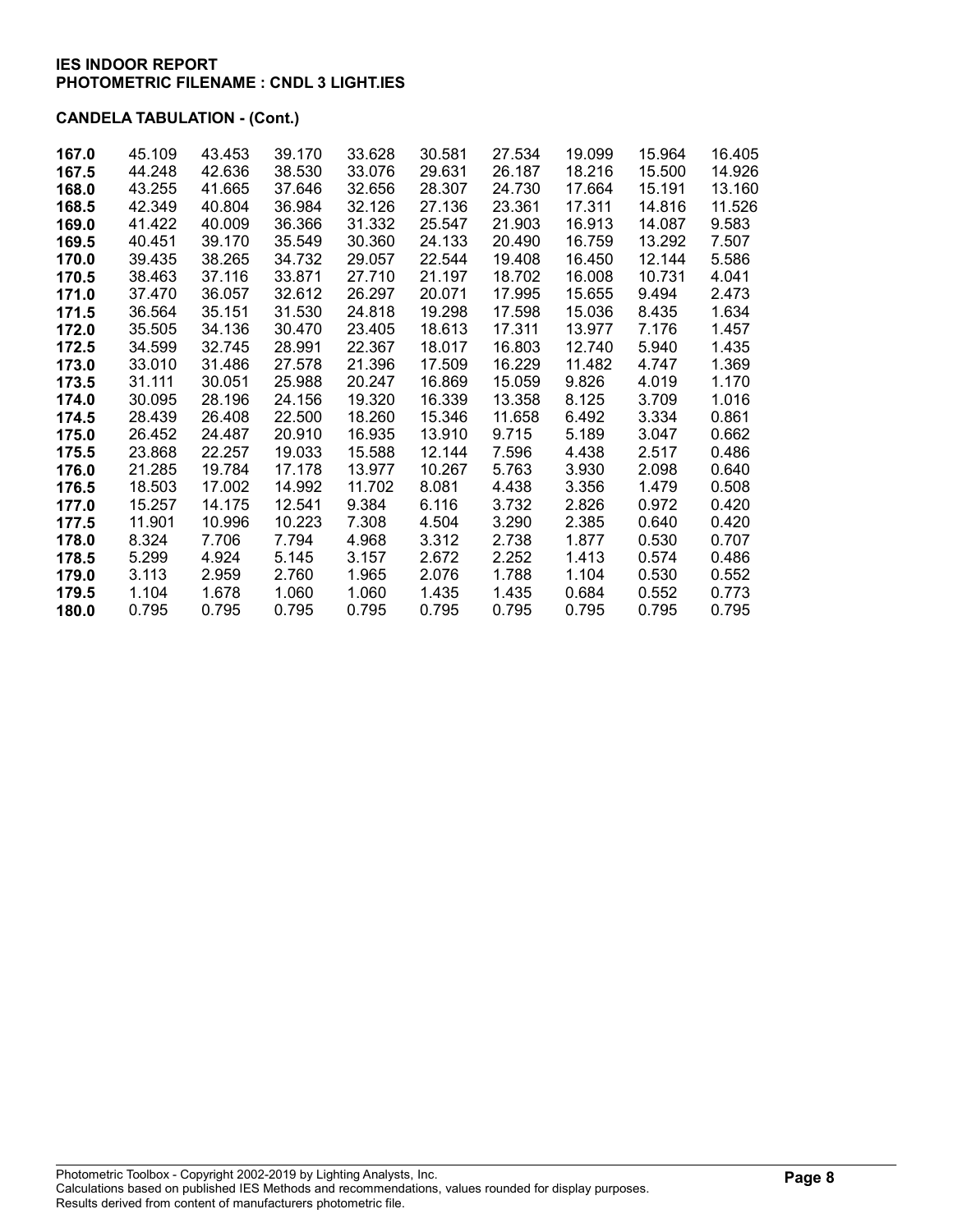#### ZONAL LUMEN SUMMARY

| Zone     | Lumens  | %Lamp | %Fixt  |
|----------|---------|-------|--------|
| $0 - 20$ | 90.00   | N.A.  | 7.40   |
| $0 - 30$ | 206.69  | N.A.  | 16.90  |
| $0 - 40$ | 347.79  | N.A.  | 28.50  |
| $0 - 60$ | 595.11  | N.A.  | 48.70  |
| $0 - 80$ | 787.33  | N.A.  | 64.40  |
| $0 - 90$ | 865.01  | N.A.  | 70.80  |
| 10-90    | 844.61  | N.A.  | 69.10  |
| 20-40    | 257.78  | N.A.  | 21.10  |
| 20-50    | 390.78  | N.A.  | 32.00  |
| 40-70    | 349.24  | N.A.  | 28.60  |
| 60-80    | 192.23  | N.A.  | 15.70  |
| 70-80    | 90.31   | N.A.  | 7.40   |
| 80-90    | 77.68   | N.A.  | 6.40   |
| 90-110   | 142.01  | N.A.  | 11.60  |
| 90-120   | 204.61  | N.A.  | 16.70  |
| 90-130   | 256.94  | N.A.  | 21.00  |
| 90-150   | 327.54  | N.A.  | 26.80  |
| 90-180   | 357.42  | N.A.  | 29.20  |
| 110-180  | 215.41  | N.A.  | 17.60  |
| 0-180    | 1222.43 | N.A.  | 100.00 |

Total Luminaire Efficiency = N.A.%

## ZONAL LUMEN SUMMARY

| Zone    | Lumens |
|---------|--------|
| 0-10    | 20.39  |
| 10-20   | 69.61  |
| 20-30   | 116.68 |
| 30-40   | 141.10 |
| 40-50   | 133.00 |
| 50-60   | 114.32 |
| 60-70   | 101.92 |
| 70-80   | 90.31  |
| 80-90   | 77.68  |
| 90-100  | 72.38  |
| 100-110 | 69.63  |
| 110-120 | 62.60  |
| 120-130 | 52.33  |
| 130-140 | 41.01  |
| 140-150 | 29.59  |
| 150-160 | 18.95  |
| 160-170 | 9.31   |
| 170-180 | 1.62   |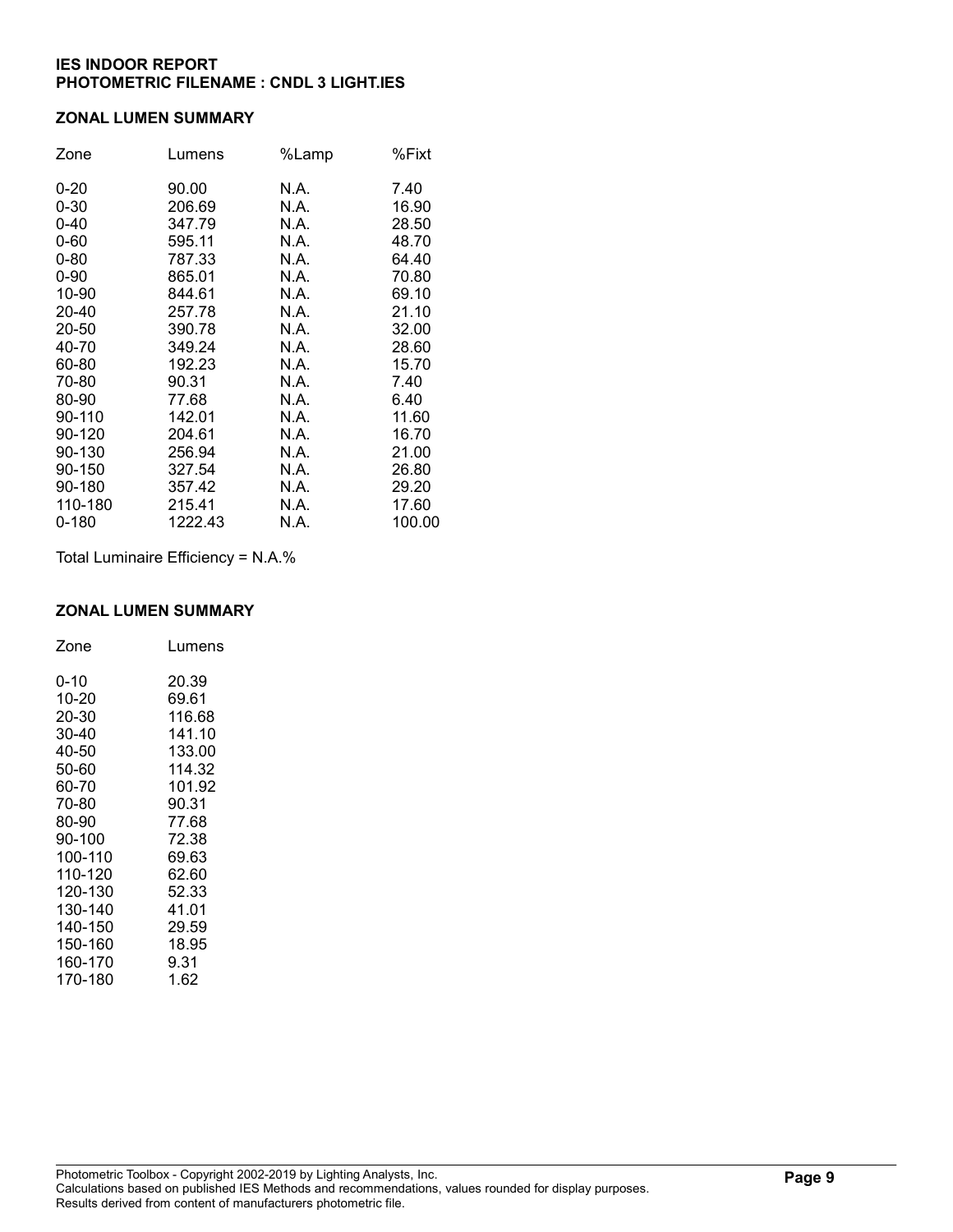### COEFFICIENTS OF UTILIZATION - ZONAL CAVITY METHOD

Effective Floor Cavity Reflectance 0.20

| <b>RC</b>      |             | 80 |             |                 | 70       |             |                 | 50           |     | 30       |     | 10       |     |    |
|----------------|-------------|----|-------------|-----------------|----------|-------------|-----------------|--------------|-----|----------|-----|----------|-----|----|
| <b>RW</b>      |             |    | 70 50 30 10 |                 | 70 50 30 |             | - 10            | 50 30        | -10 | 50 30    | -10 | 50 30    | -10 | 0  |
| $\Omega$       |             |    |             | 112 112 112 112 |          |             | 106 106 106 106 | 95 95 95     |     | 85 85 85 |     | 75 75 75 |     | 71 |
| 1              |             |    | 10094 89 85 |                 |          | 94 89 85 81 |                 | 80 76 73     |     | 71 68 66 |     | 63 61 59 |     | 54 |
| 2              |             |    | 90 81 74 68 |                 |          | 85 77 70 65 |                 | 69 64 59     |     | 61 57 53 |     | 54 51 48 |     | 44 |
| 3              | 82 71 63 56 |    |             |                 |          | 77 67 60 54 |                 | 60 54 49     |     | 54 49    | -44 | 47 44 40 |     | 37 |
| $\overline{4}$ |             |    | 75 63 54 47 |                 |          | 70 60 51 45 |                 | 53 47 41     |     | 48 42 38 |     | 42 38 34 |     | 31 |
| 5              | 69 56 47 40 |    |             |                 |          | 65 53 45 39 |                 | 48 41 36     |     | 43 37 33 |     | 38 33 30 |     | 27 |
| 6              | 63 50 41 35 |    |             |                 |          | 60 48 40 34 |                 | 43 36 31     |     | 39 33 29 |     | 34 30 26 |     | 23 |
| 7              |             |    | 59 45 37 31 |                 |          | 55 43 35 29 |                 | 39 32 27     |     | 35 29 25 |     | 31 27 23 |     | 21 |
| 8              | 54 41 33 27 |    |             |                 |          | 51 39 32 26 |                 | 36 29 24     |     | 32 26 22 |     | 29 24 21 |     | 18 |
| 9              | 51 38 30 24 |    |             |                 |          | 48 36 28 23 |                 | 33 26 22     |     | 29 24 20 |     | 27 22 19 |     | 16 |
| 10             | 47 35 27 22 |    |             |                 |          | 45 33 26 21 |                 | $30\,24\,20$ |     | 27 22 18 |     | 25 20 17 |     | 15 |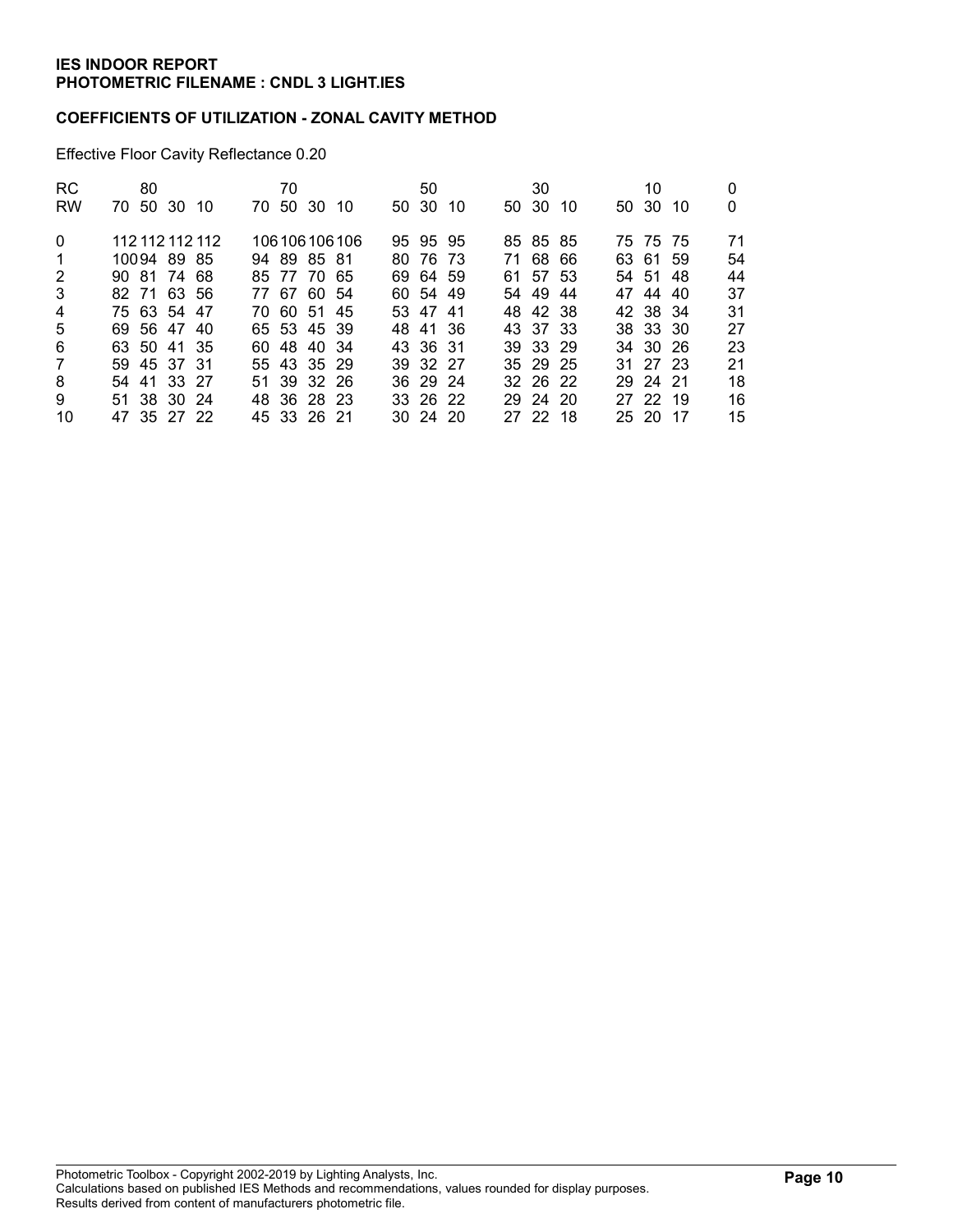## UGR TABLE - CORRECTED

| Reflectances<br><b>Ceiling Cavity</b><br>Walls<br><b>Floor Cavity</b> |                                       | 70<br>50<br>20                               | 70<br>30<br>20                                                              | 50<br>50<br>20                               | 50<br>30<br>20                               | 30<br>30<br>20                               | 70<br>50<br>20                               | 70<br>30<br>20                               | 50<br>50<br>20                                                            | 50<br>30<br>20                               | 30<br>30<br>20                               |
|-----------------------------------------------------------------------|---------------------------------------|----------------------------------------------|-----------------------------------------------------------------------------|----------------------------------------------|----------------------------------------------|----------------------------------------------|----------------------------------------------|----------------------------------------------|---------------------------------------------------------------------------|----------------------------------------------|----------------------------------------------|
| Room Size<br>$X=2H$                                                   | $Y=2H$<br>3H<br>4H<br>6H<br>8H<br>12H | 11.9<br>14.2<br>15.3<br>16.4<br>16.9<br>17.4 | <b>UGR Viewed Crosswise</b><br>13.1<br>15.3<br>16.3<br>17.3<br>17.8<br>18.2 | 12.6<br>14.9<br>16.1<br>17.2<br>17.7<br>18.2 | 13.8<br>16.0<br>17.1<br>18.1<br>18.6<br>19.1 | 14.8<br>17.0<br>18.1<br>19.1<br>19.6<br>20.1 | 10.1<br>12.0<br>12.8<br>13.5<br>13.8<br>14.1 | 11.3<br>13.0<br>13.8<br>14.4<br>14.7<br>15.0 | <b>UGR Viewed Endwise</b><br>10.9<br>12.7<br>13.5<br>14.3<br>14.6<br>14.9 | 12.1<br>13.8<br>14.5<br>15.2<br>15.5<br>15.8 | 13.0<br>14.8<br>15.5<br>16.2<br>16.5<br>16.8 |
| 4H                                                                    | 2H                                    | 12.5                                         | 13.5                                                                        | 13.3                                         | 14.3                                         | 15.3                                         | 11.1                                         | 12.1                                         | 11.9                                                                      | 12.9                                         | 13.9                                         |
|                                                                       | 3H                                    | 15.1                                         | 15.9                                                                        | 15.9                                         | 16.8                                         | 17.8                                         | 13.1                                         | 14.0                                         | 13.9                                                                      | 14.8                                         | 15.8                                         |
|                                                                       | 4H                                    | 16.4                                         | 17.2                                                                        | 17.2                                         | 18.0                                         | 19.0                                         | 14.1                                         | 14.9                                         | 14.9                                                                      | 15.7                                         | 16.7                                         |
|                                                                       | 6H                                    | 17.6                                         | 18.3                                                                        | 18.4                                         | 19.2                                         | 20.2                                         | 14.9                                         | 15.6                                         | 15.8                                                                      | 16.5                                         | 17.5                                         |
|                                                                       | 8H                                    | 18.2                                         | 18.9                                                                        | 19.0                                         | 19.7                                         | 20.8                                         | 15.3                                         | 16.0                                         | 16.2                                                                      | 16.8                                         | 17.9                                         |
|                                                                       | 12H                                   | 18.8                                         | 19.4                                                                        | 19.7                                         | 20.3                                         | 21.3                                         | 15.7                                         | 16.3                                         | 16.6                                                                      | 17.2                                         | 18.2                                         |
| 8H                                                                    | 4H                                    | 16.8                                         | 17.4                                                                        | 17.6                                         | 18.3                                         | 19.3                                         | 14.8                                         | 15.4                                         | 15.6                                                                      | 16.3                                         | 17.3                                         |
|                                                                       | 6H                                    | 18.3                                         | 18.8                                                                        | 19.1                                         | 19.7                                         | 20.7                                         | 15.9                                         | 16.4                                         | 16.7                                                                      | 17.3                                         | 18.3                                         |
|                                                                       | 8H                                    | 19.0                                         | 19.5                                                                        | 19.9                                         | 20.4                                         | 21.5                                         | 16.4                                         | 16.9                                         | 17.2                                                                      | 17.8                                         | 18.8                                         |
|                                                                       | 12H                                   | 19.8                                         | 20.3                                                                        | 20.7                                         | 21.1                                         | 22.2                                         | 16.9                                         | 17.3                                         | 17.7                                                                      | 18.2                                         | 19.3                                         |
| 12H                                                                   | 4H                                    | 16.9                                         | 17.5                                                                        | 17.7                                         | 18.3                                         | 19.4                                         | 15.0                                         | 15.6                                         | 15.8                                                                      | 16.4                                         | 17.5                                         |
|                                                                       | 6H                                    | 18.4                                         | 18.9                                                                        | 19.3                                         | 19.8                                         | 20.9                                         | 16.2                                         | 16.7                                         | 17.0                                                                      | 17.5                                         | 18.6                                         |
|                                                                       | 8H                                    | 19.3                                         | 19.7                                                                        | 20.1                                         | 20.6                                         | 21.7                                         | 16.8                                         | 17.2                                         | 17.6                                                                      | 18.1                                         | 19.2                                         |

Maximum UGR = 22.2